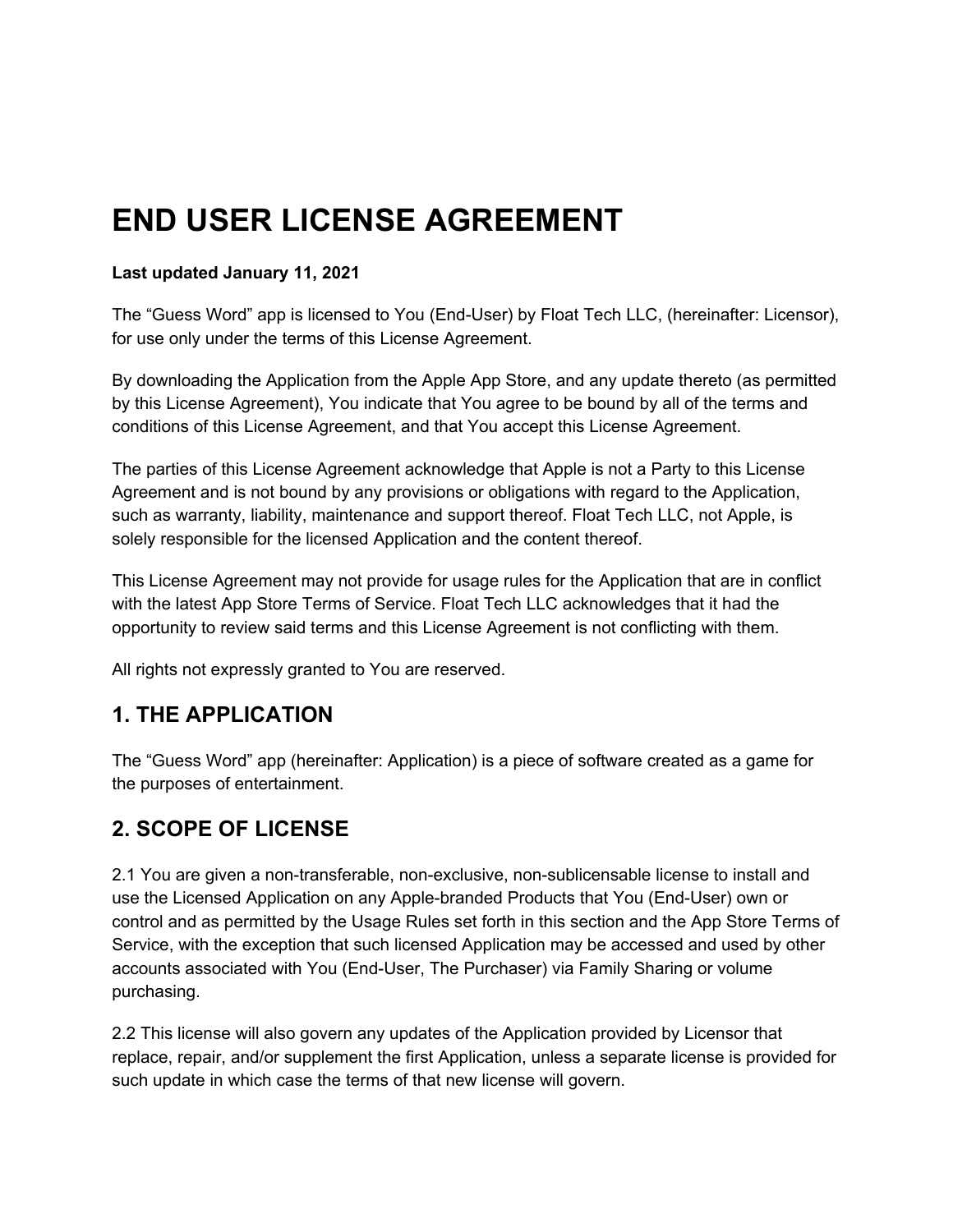2.3 You may not reverse engineer, translate, disassemble, integrate, decompile, integrate, remove, modify, combine, create derivative works or updates of, adapt, or attempt to derive the source code of the Application, or any part thereof (except with Float Tech LLC's prior written consent).

2.4 You may not copy (excluding when expressly authorized by this license and the Usage Rules) or alter the Application or portions thereof. You may create and store copies only on devices that You own or control for backup keeping under the terms of this license, the App Store Terms of Service, and any other terms and conditions that apply to the device or software used. You may not remove any intellectual property notices. You acknowledge that no unauthorized third parties may gain access to these copies at any time.

2.5 Licensor reserves the right to modify the terms and conditions of licensing.

2.6 Nothing in this license should be interpreted to restrict third-party terms. When using the Application, You must ensure that You comply with applicable third-party terms and conditions.

#### **3. TECHNICAL REQUIREMENTS**

3.1 Licensor reserves the right to modify the technical specifications as it sees appropriate at any time.

#### **4. MAINTENANCE AND SUPPORT**

4.1 The Licensor is solely responsible for providing any maintenance and support services for this licensed Application. You can reach the Licensor at the email address listed in the App Store Overview for this licensed Application.

4.2 Float Tech LLC and the End-User acknowledge that Apple has no obligation whatsoever to furnish any maintenance and support services with respect to the licensed Application.

# **5. USE OF DATA**

You acknowledge that Licensor will be able to access and adjust Your downloaded licensed Application content and Your personal information, and that Licensor's use of such material and information is subject to Your legal agreements with Licensor and Licensor's privacy policy: https://float.support/guess-word/privacy

#### **6. LIABILITY**

6.1 Licensor takes no accountability or responsibility for any damages caused due to a breach of duties according to Section 2 of this Agreement. To avoid data loss, You are required to make use of backup functions of the Application to the extent allowed by applicable third-party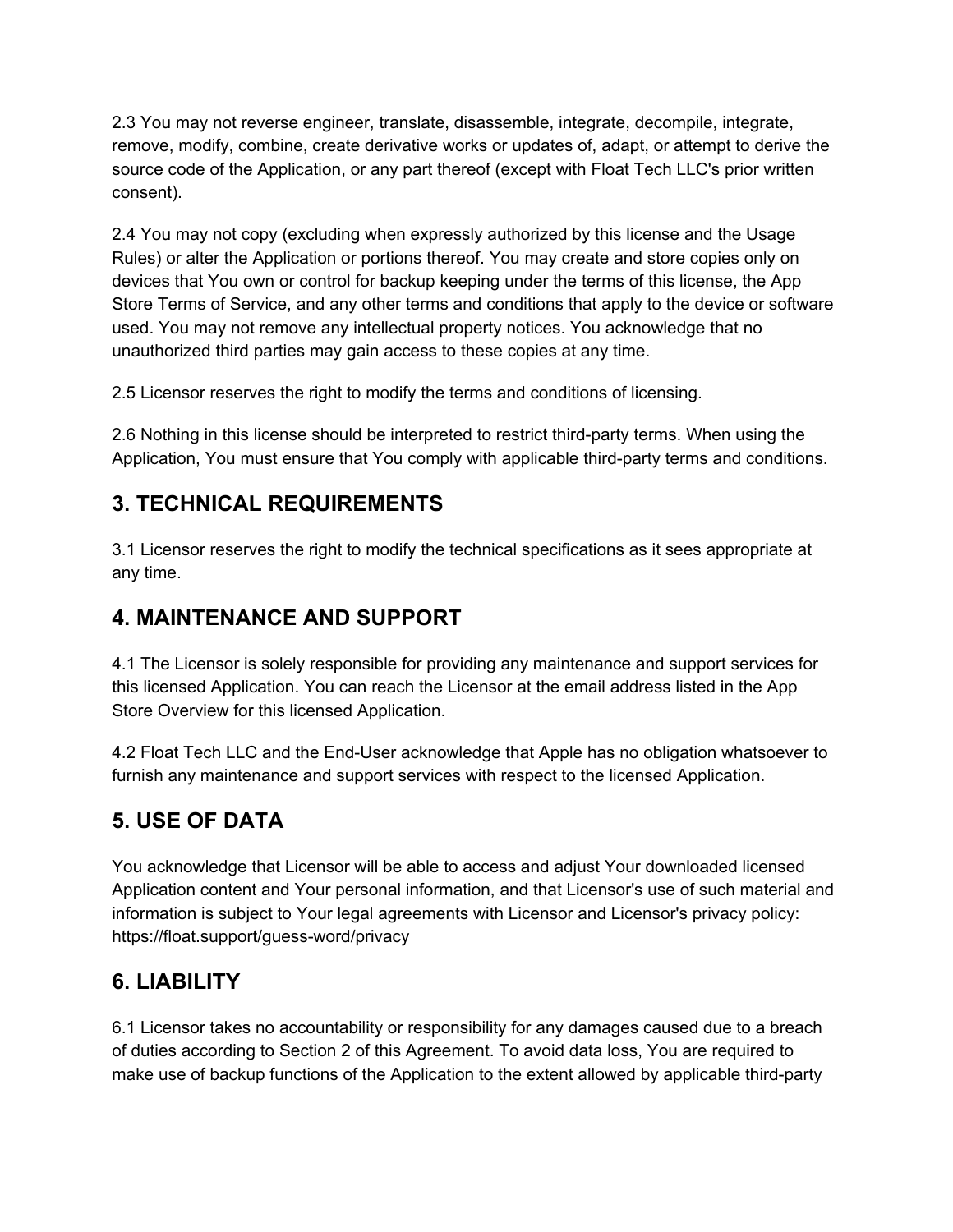terms and conditions of use. You are aware that in case of alterations or manipulations of the Application, You will not have access to licensed Application.

# **7. WARRANTY**

7.1 Licensor warrants that the Application is free of spyware, trojan horses, viruses, or any other malware at the time of Your download. Licensor warrants that the Application works as described in the user documentation.

7.2 No warranty is provided for the Application that is not executable on the device, that has been unauthorizedly modified, handled inappropriately or culpably, combined or installed with inappropriate hardware or software, used with inappropriate accessories, regardless if by Yourself or by third parties, or if there are any other reasons outside of Float Tech LLC's sphere of influence that affect the executability of the Application.

7.3 You are required to inspect the Application immediately after installing it and notify Float Tech LLC about issues discovered without delay by e-mail provided in Product Claims. The defect report will be taken into consideration and further investigated if it has been mailed within a period of 30 days after discovery.

7.4 If we confirm that the Application is defective, Float Tech LLC reserves a choice to remedy the situation either by means of solving the defect or substitute delivery.

7.5 In the event of any failure of the Application to conform to any applicable warranty, You may notify the App-Store-Operator, and Your Application purchase price will be refunded to You. To the maximum extent permitted by applicable law, the App-Store-Operator will have no other warranty obligation whatsoever with respect to the App, and any other losses, claims, damages, liabilities, expenses and costs attributable to any negligence to adhere to any warranty.

7.6 If the user is an entrepreneur, any claim based on faults expires after a statutory period of limitation amounting to twelve (12) months after the Application was made available to the user. The statutory periods of limitation given by law apply for users who are consumers.

# **8. PRODUCT CLAIMS**

Float Tech LLC and the End-User acknowledge that Float Tech LLC, and not Apple, is responsible for addressing any claims of the End-User or any third party relating to the licensed Application or the End-User's possession and/or use of that licensed Application, including, but not limited to:

(i) product liability claims;

(ii) any claim that the licensed Application fails to conform to any applicable legal or regulatory requirement; and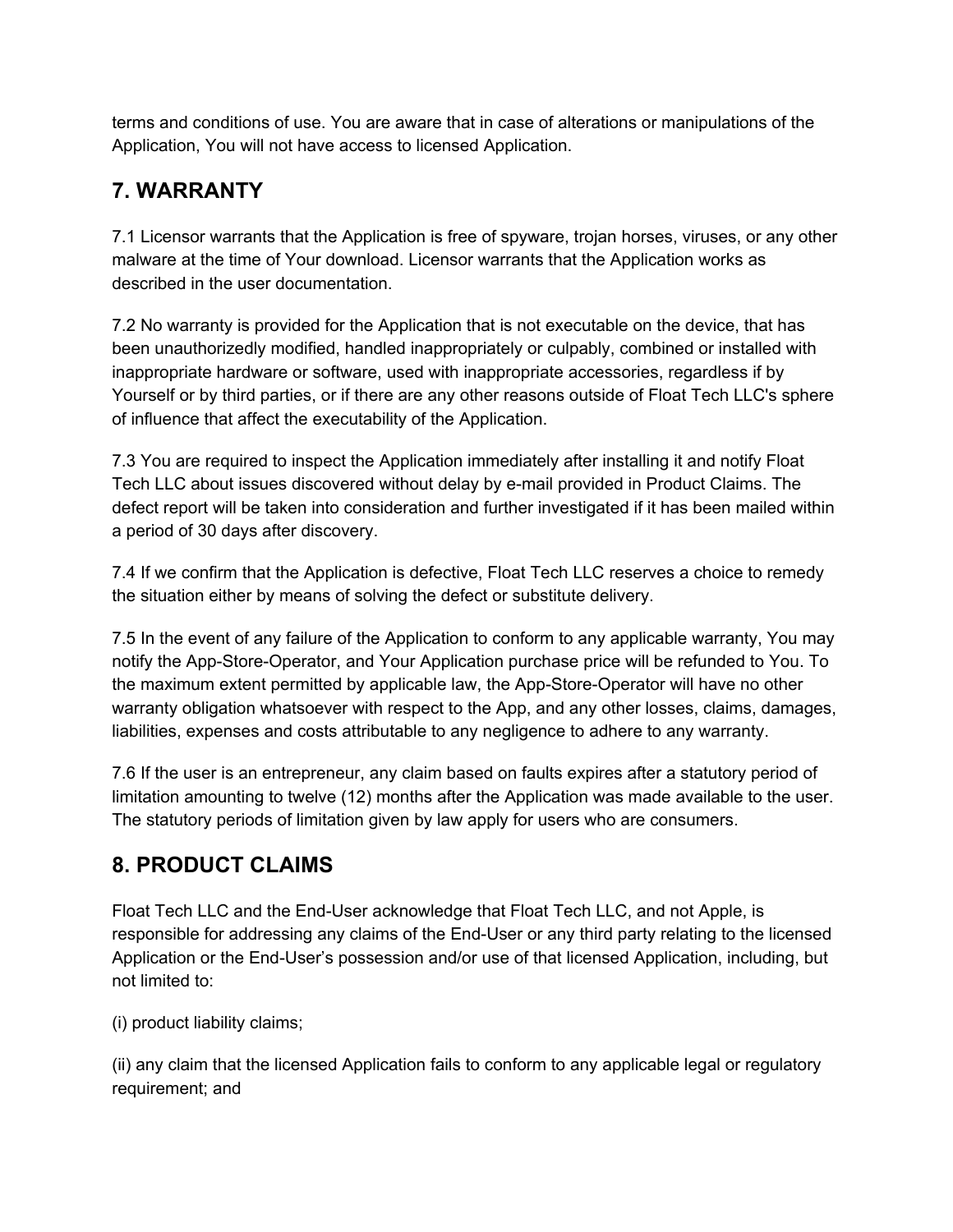(iii) claims arising under consumer protection, privacy, or similar legislation, including in connection with Your Licensed Application's use of the HealthKit and HomeKit.

# **9. LEGAL COMPLIANCE**

You represent and warrant that You are not located in a country that is subject to a U.S. Government embargo, or that has been designated by the U.S. Government as a "terrorist supporting" country; and that You are not listed on any U.S. Government list of prohibited or restricted parties.

# **10. CONTACT INFORMATION**

For general inquiries, complaints, questions or claims concerning the licensed Application, please contact:

Float Tech LLC help@float.llc

# **11. TERMINATION**

The license is valid until terminated by Float Tech LLC or by You. Your rights under this license will terminate automatically and without notice from Float Tech LLC if You fail to adhere to any term(s) of this license. Upon License termination, You shall stop all use of the Application, and destroy all copies, full or partial, of the Application.

# **12. THIRD-PARTY TERMS OF AGREEMENTS AND BENEFICIARY**

Float Tech LLC represents and warrants that Float Tech LLC will comply with applicable third-party terms of agreement when using licensed Application.

In Accordance with Section 9 of the "Instructions for Minimum Terms of Developer's End-User License Agreement," Apple and Apple's subsidiaries shall be third-party beneficiaries of this End User License Agreement and - upon Your acceptance of the terms and conditions of this license agreement, Apple will have the right (and will be deemed to have accepted the right) to enforce this End User License Agreement against You as a third-party beneficiary thereof.

# **13. INTELLECTUAL PROPERTY RIGHTS**

Float Tech LLC and the End-User acknowledge that, in the event of any third-party claim that the licensed Application or the End-User's possession and use of that licensed Application infringes on the third party's intellectual property rights, Float Tech LLC, and not Apple, will be solely responsible for the investigation, defense, settlement and discharge or any such intellectual property infringement claims.